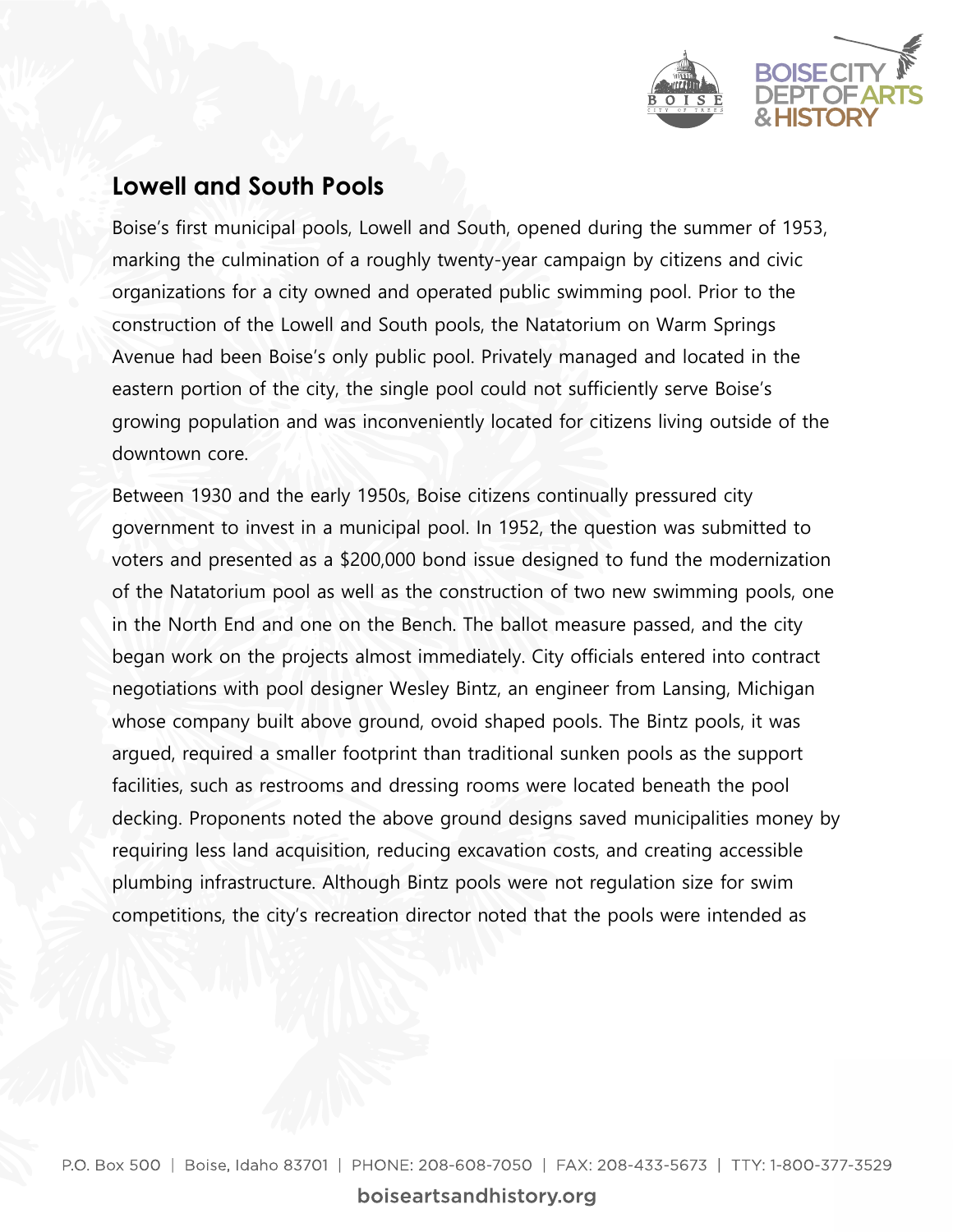recreation places, not as facilities for competitive events. Sites were chosen at Lowell Elementary and South Junior High Schools.<sup>1</sup>

During the pool design and construction phases, Bintz occasionally visited Boise in person. Construction of the pools and renovation of the Natatorium began at the beginning of 1953 and was handled by local contractors J. O. Jordan and Son.<sup>2</sup>

Construction of the Lowell and South pools was completed in time for summer 1953. The Lowell Pool opened to the public on June 20th and reached capacity during its first afternoon in use. The formal dedication of the pool took place amidst much fanfare two days later. The dedication was heavily attended, and The Idaho Statesman estimated 1,235 people visited the pool on its dedication day. By necessity, city staff had to institute "swimming shifts" to accommodate everyone. One week later, on June 30, 1953, the South Pool opened to the public. Renovations to the Natatorium, which included shortening the deep end and removing the stone diving platform, were not completed until later that summer. The new Natatorium pool officially opened in mid-August.<sup>3</sup>

<sup>2</sup> Contract with Bintz: "City Contracts For Designing Of Swim Pool: Plans Drafting Marks One Step Nearer Actual Construction." Idaho Statesman, The (Boise, ID), August 27, 1952: 11. NewsBank.

 Contract with J. O. Jordan & Son: "Boise Company Wins Swim Pool Contract: J. O. Jordan & Son To Build Plunges, Repair Natatorium." Idaho Statesman, The (Boise, ID), January 27, 1953: 5. NewsBank.

<sup>3</sup> Lowell Pool opening day: "Youngsters Swarm at New Lowell School Swim Pool." Idaho Statesman, The (Boise, ID), June 21, 1953: 12. NewsBank.

Lowell Pool dedication ceremonies and "swimming shifts": "Hundreds of Youngsters Take Part in Opening of New Pool." Idaho Statesman, The (Boise, ID), June 23, 1953: 16. NewsBank.



<sup>&</sup>lt;sup>1</sup> Approval of pool bond: "Voters Okeh [sic] Swim Pool Bond Issue: Project Approved By Narrow Margin Of 134 Ballots." Idaho Statesman, The (Boise, ID), July 16, 1952: 1, 2. NewsBank.

Promotion of swimming pool bond, Bintz pool designs, and city recreation director: "Exchange Club Proposes Bonds For Boise Swimming Facilities." Idaho Statesman, The (Boise, ID), April 18, 1952: 15. NewsBank.

Description of Bintz pool designs: "Swimming Pool Backers Urge Voter Turnout: Committee Contends Pools Are Necessary For Summer Program." Idaho Statesman, The (Boise, ID), July 13, 1952: 10. NewsBank.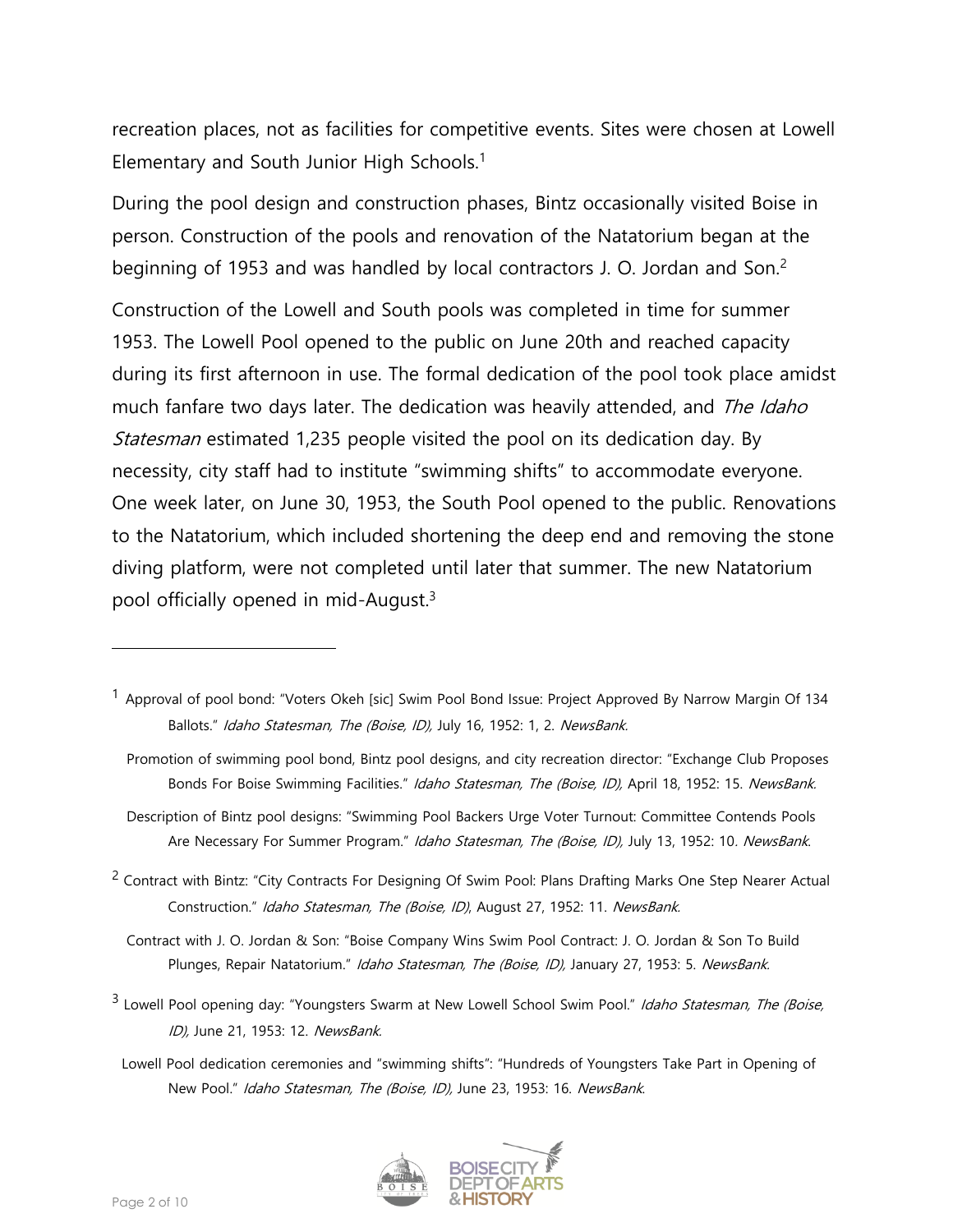Bintz pools were constructed in many cities across the United States during the first half of the twentieth century. In a 2018 article, the *Lansing State Journal* estimated that while approximately 120 Bintz pools had been built in the United States, only a small number remained in operation. 4

Opening date of Natatorium: "Natatorium to Open, Show Planned Thursday." Idaho Statesman, The (Boise, ID), August 11, 1953: 12. NewsBank.

<sup>&</sup>lt;sup>4</sup> Bintz pool statistics: Hansen, Haley. "Here's what makes Moores Park Pool one of the most unique pools in the nation." Lansing State Journal, June 27, 2018. Accessed November 10, 2020. https://www.lansingstatejournal.com/story/news/2018/06/26/moores-park-pool-one-few-wesley-bintzpools-still-operating-lansing-tegan-baiocchi/720960002/.



Opening of South Pool: "City's Second Plunge Opens To Swimmers." Idaho Statesman, The (Boise, ID), July 1, 1953: 6. NewsBank.

Natatorium renovations: "Work Progresses In Rehabilitation Of Swimming Pool." Idaho Statesman, The (Boise, ID), July 15, 1953: 16. NewsBank.

Natatorium rock platform removal: "Work on New Pools Inspected By Designer's Representative." Idaho Statesman, The (Boise, ID), February 25, 1953: 16. NewsBank.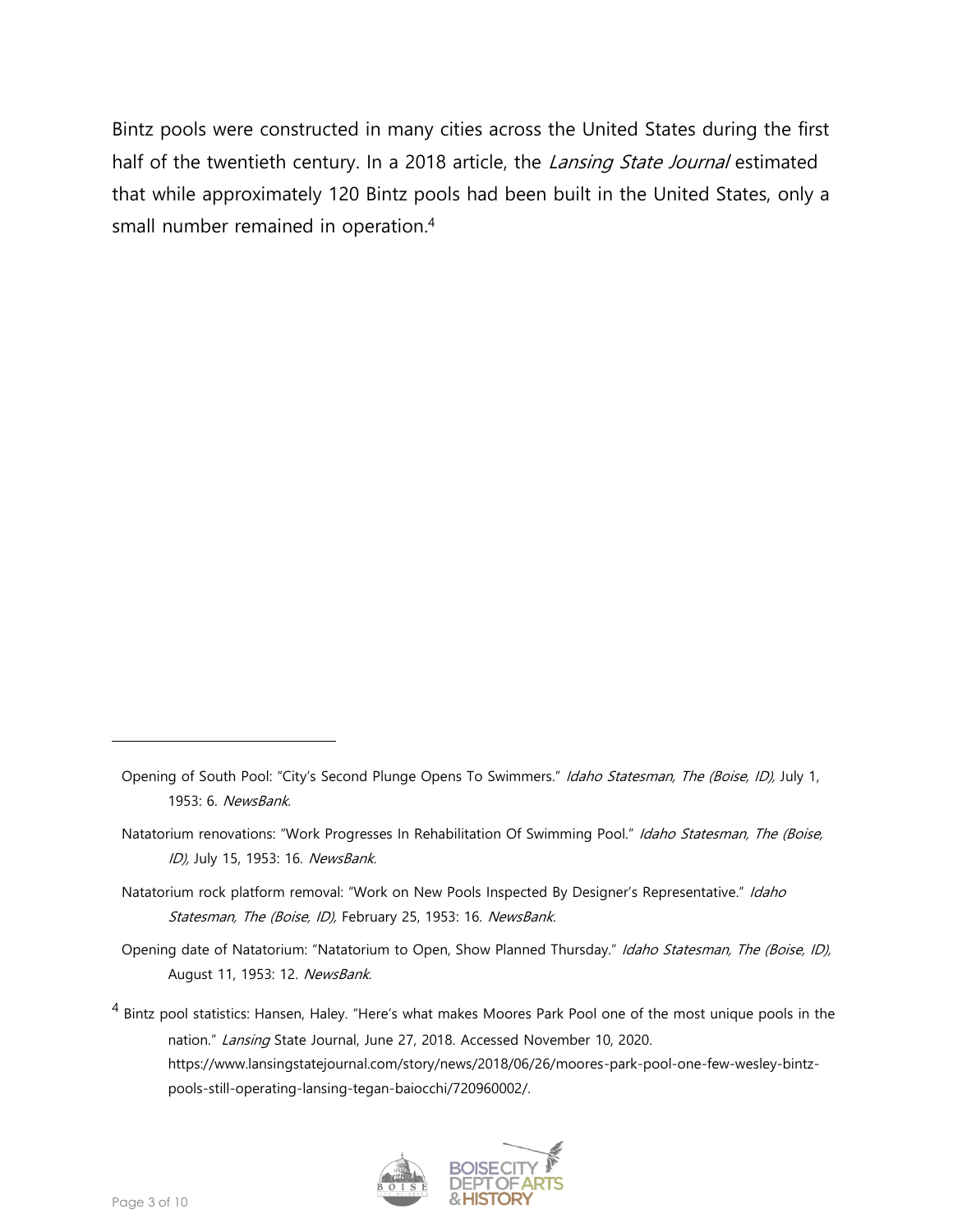## **References**

- "1000 Sign Petitions for New Jaycee Municipal Swim Pool." Idaho Statesman, The (Boise, ID), September 5, 1947: 2. NewsBank.
- "A Review of the Proposed \$450,000 City Bond Issue Which Comes Up for Taxpayers' Decision Tuesday." Idaho Statesman, The (Boise, ID), June 26, 1949: 4. NewsBank.
- "As She Says." Idaho Statesman, The (Boise, ID), July 4, 1943: 16. NewsBank.
- "Bids Accepted For Swimming Pools' Filters: Extended Discussion Precedes Decision On Contracts' Award." Idaho Statesman, The (Boise, ID), March 10, 1953: 6. NewsBank.
- "Boise Company Wins Swim Pool Contract: J. O. Jordan & Son To Build Plunges, Repair Natatorium." Idaho Statesman, The (Boise, ID), January 27, 1953: 5. NewsBank.
- "Boise Council Considers Building Swimming Pool By Fairmont Junior High." Idaho Statesman, The (Boise, ID), January 22, 1969: 23. NewsBank.
- "Boise Jaycees Committed To Swim Pool: Project Unaffected By City Project, Chairman Reports." Idaho Statesman, The (Boise, ID), September 19, 1947: 16. NewsBank.
- "Boise Officials, Civic Groups See Pool Plans: Mayor Says Additional Meetings to Precede Final Project Plans." Idaho Statesman, The (Boise, ID), July 18, 1952: 5. NewsBank.
- "Boise Park Board Makes Statement: Facts in Regard to Proposed City Swimming Pool Are Given to Public." Idaho Statesman, The (Boise, ID), May 2, 1930: 2. NewsBank.
- "Boise Schools Get Share Of Federal Appropriation." Idaho Statesman, The (Boise, ID), August 18, 1953: 3. NewsBank.

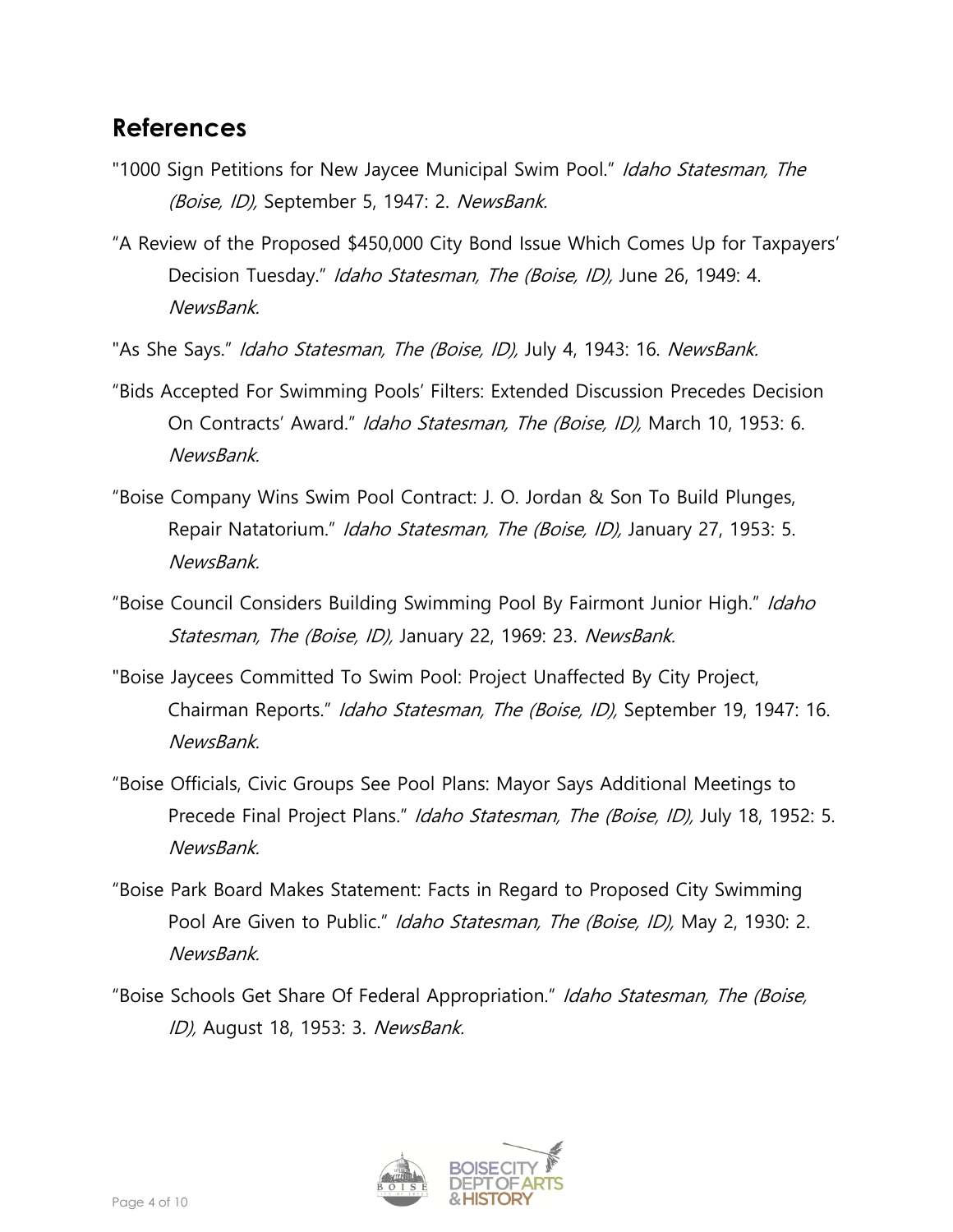- "Bridge, Fire Station Bonds Clear Boise Voting Hurdles: Two of Three Proposed Municipal Improvement Plans Win Approval." Idaho Statesman, The (Boise, ID), June 29, 1949: 1, 9. NewsBank.
- "Bus Franchise Change Passes Boise Council: Amendment Revises Charge for Tokens On Transport Line." Idaho Statesman, The (Boise, ID), June 29, 1948: 2. NewsBank.
- "City Backs BJC Plans For Boise Swim Pool." Idaho Statesman, The (Boise, ID), December 15, 1948: 11. NewsBank.
- "City Considers Swimming Pool: Committee Will Investigate Offer to Revamp Plunge at Natatorium." Idaho Statesman, The (Boise, ID), July 30, 1935: 7. NewsBank.
- "City Contracts For Designing Of Swim Pool: Plans Drafting Marks One Step Nearer Actual Construction." Idaho Statesman, The (Boise, ID), August 27, 1952: 11. NewsBank.
- "City Council Okehs [sic] Plaques For New Pools: Specifications Written For Filter Equipment Needed for Plunges." Idaho Statesman, The (Boise, ID), February 3, 1953: 3. NewsBank.
- "City Council Sells Bonds For New Pools: Contractors Puzzled By Plunge Details, Bid Opening Delayed." *Idaho Statesman, The (Boise, ID)*, January 6, 1953: 2. NewsBank.
- "City Council Starts Action On New Pools: Designer of Plunges Promises Swim Tanks In Use Next Summer." Idaho Statesman, The (Boise, ID), August 26, 1952: 14. NewsBank.
- "City Council To Eye Lease Of Natatorium: School Board Offered Chance to Buy Land From Water Company." Idaho Statesman, The (Boise, ID), April 22, 1952: 6. NewsBank.
- "City Council Unable to Decide Which Bid to Accept for Pools." Idaho Statesman, The (Boise, ID), January 20, 1953: 16. NewsBank.

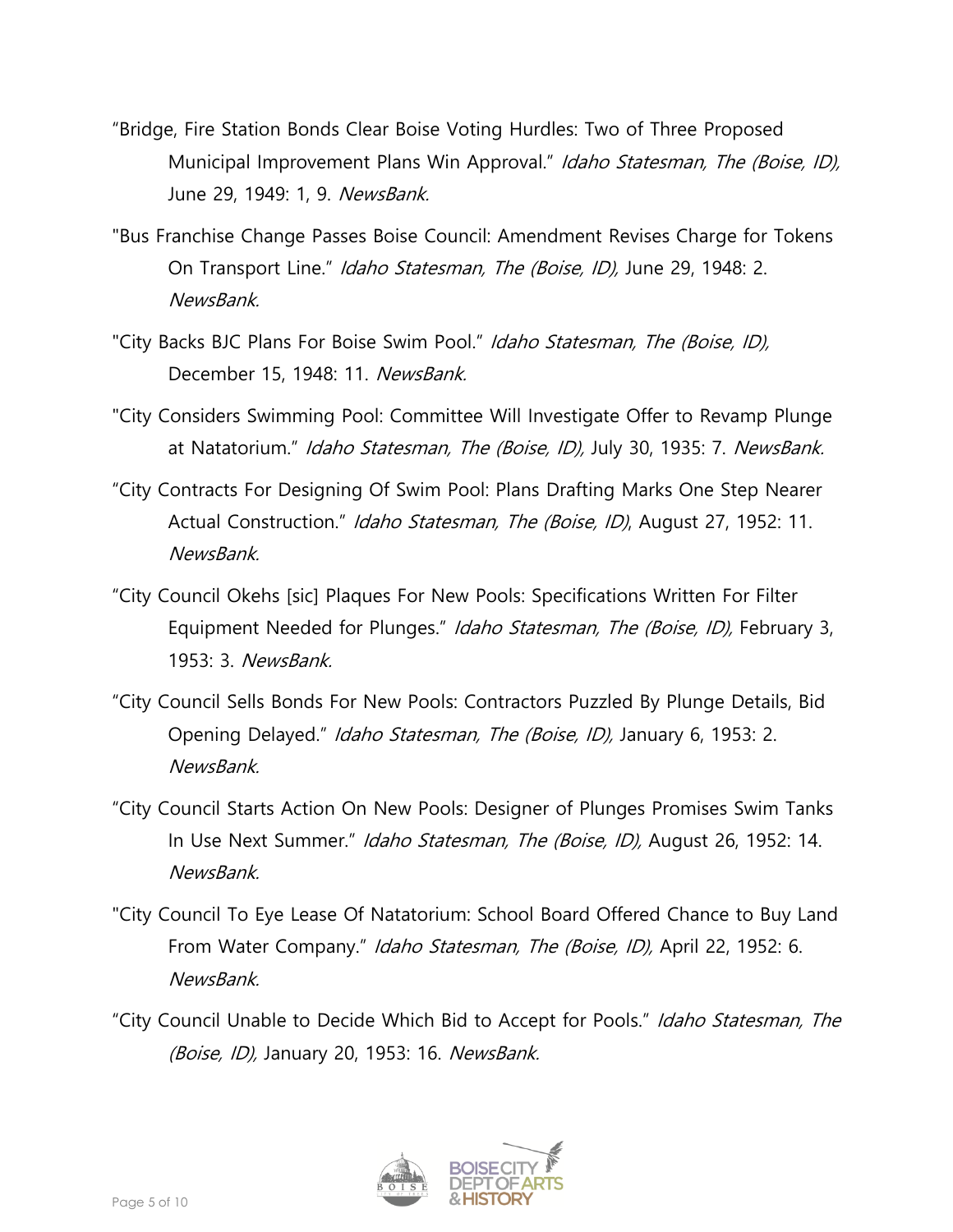- "City May Take Over Old Nat And Construct Municipal Pool." Idaho Statesman, The (Boise, ID), August 3, 1934: 1. NewsBank.
- "City to Lease Natatorium: Mayor Completing Negotiations With Option to Buy." Idaho Statesman, The (Boise, ID), September 17, 1947: 5. NewsBank.
- "City's Second Plunge Opens To Swimmers." Idaho Statesman, The (Boise, ID), July 1, 1953: 6. NewsBank.
- "Council Drops Pool Proposal: City Decides Against Taking Over Natatorium on Five-Year Lease Plan." *Idaho Statesman, The (Boise, ID)*, August 6, 1935: 7. NewsBank.
- "Council Seeks To Increase Mayor's Wages: Attorney Requested To Draw Petition For State Legislature." Idaho Statesman, The (Boise, ID), November 11, 1952: 2. NewsBank.
- "Council to Decide Swim Pool Bids At Monday Meeting." Idaho Statesman, The (Boise, ID), January 24, 1953: 3. NewsBank.
- "Exchange Club Proposes Bonds For Boise Swimming Facilities." Idaho Statesman, The (Boise, ID), April 18, 1952: 15. NewsBank.
- "Firm Starts Construction On Pool Near Borah High." Idaho Statesman, The (Boise, ID), August 21, 1968: 4. NewsBank.
- "Footings Poured." Idaho Statesman, The (Boise, ID), February 4, 1953: 3. NewsBank.
- "Formal Ceremonial Slated For Swim Pool Dedication." Idaho Statesman, The (Boise, ID), June 12, 1953: 6. NewsBank.
- "Gavin Replies To Swimming Pool Designer: Candidate for Boise Mayoralty Details Contract Provisions." Idaho Statesman, The (Boise, ID), March 26, 1953: 12. **NewsBank**
- "Group Opposes Overland-Vista Set-Back Plan: City Council Delays Action on Proposal; Hears Traffic Request." Idaho Statesman, The (Boise, ID), October 28, 1952: 6. NewsBank.

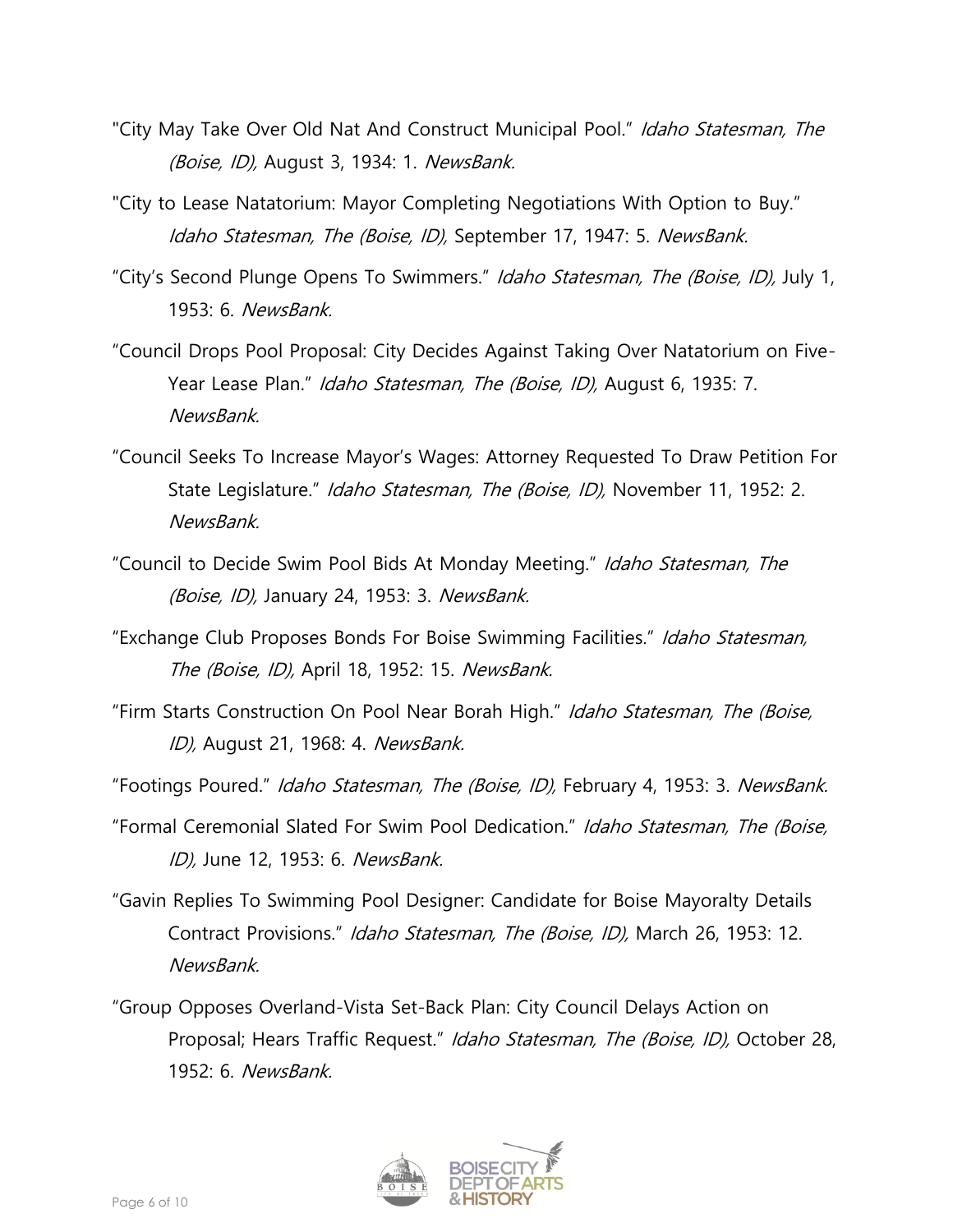- Hansen, Haley. "Here's what makes Moores Park Pool one of the most unique pools in the nation." Lansing State Journal, June 27, 2018. Accessed November 10, 2020. https://www.lansingstatejournal.com/story/news/2018/06/26/moorespark-pool-one-few-wesley-bintz-pools-still-operating-lansing-teganbaiocchi/720960002/.
- "Hundreds Attend Opening of Boise's New Outdoor Plunge." Idaho Statesman, The (Boise, ID), May 24, 1936: 6. NewsBank.
- "Hundreds of Youngsters Take Part in Opening of New Pool." Idaho Statesman, The (Boise, ID), June 23, 1953: 16. NewsBank.
- "Hyatt Considers Plans to Build Municipal Pool." Idaho Statesman, The (Boise, ID), November 22, 1935: 6. NewsBank.
- "Hyatt Opposes Pool For Boise: Mayor Believes Natatorium Company Should Have Clear Field." Idaho Statesman, The (Boise, ID) March 24, 1936: 1. NewsBank.
- Idaho State Historic Preservation Office. Facebook post, May 23, 2020. Accessed December 2, 2020.

https://www.facebook.com/IdahoSHPO/posts/2757932251107858.

Idaho Statesman, The (Boise, ID), February 6, 1953: 17. NewsBank.

- "Legal Notice: Ordinance No. 2173 By Councilmen Graham, Grim, Hardy and Jones." Idaho Statesman, The (Boise, ID), June 11, 1952: 14. NewsBank.
- "Mayor Expects Swim Pool Plan Revival: Municipal Executive Tells Gratification Over Bonds Approval." Idaho Statesman, The (Boise, ID), June 30, 1949: 6. NewsBank.
- "Mayor Makes More Comment on Swim Pool: Thinks Natatorium Should Be Given Chance to Demonstrate Before City Takes on Expense." Idaho Statesman, The (Boise, ID), March 25, 1936: 6. NewsBank.

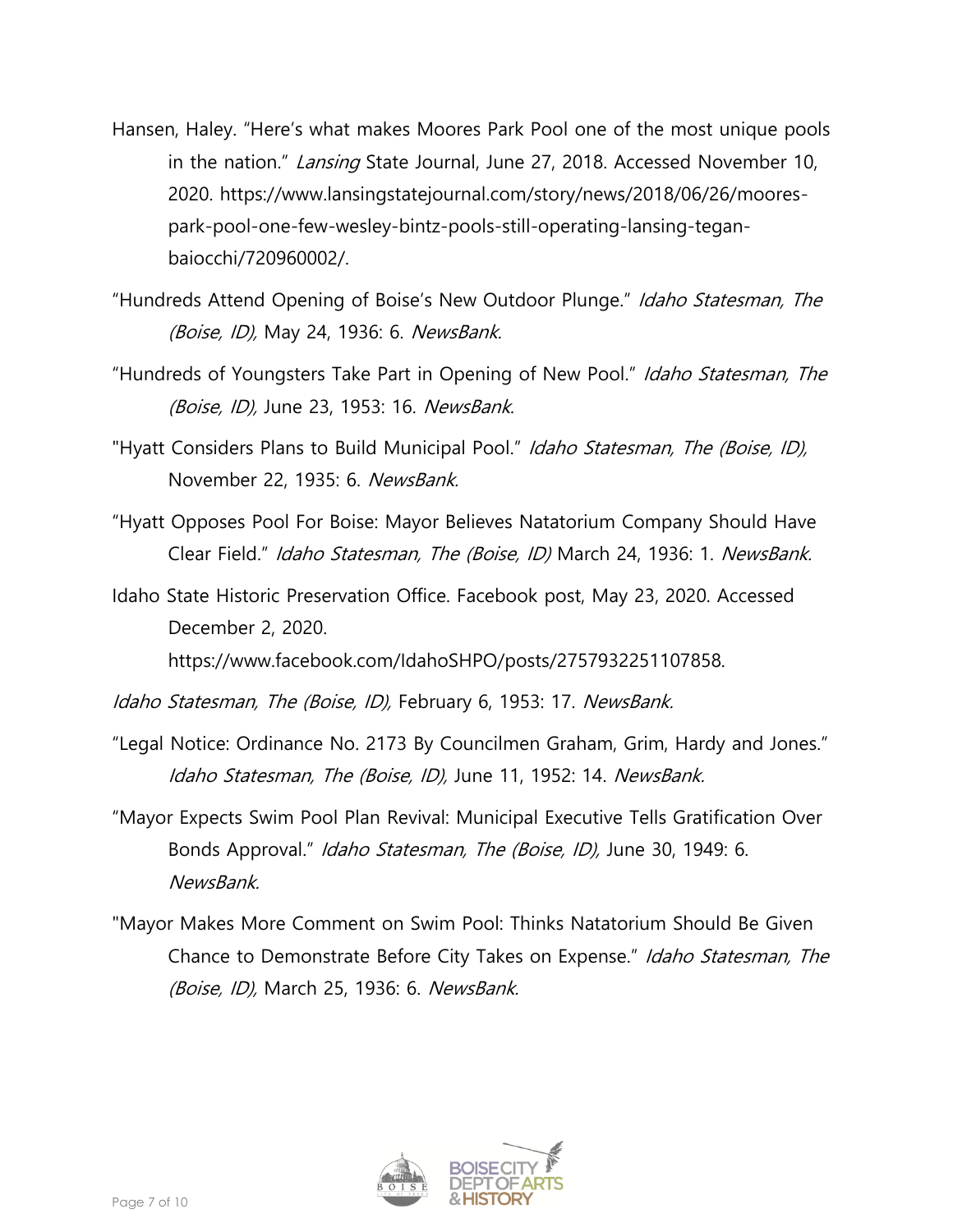- "Mayor Reveals Plan for Lease Of Natatorium: Recreation Program To Include Use Of Swimming Pool." *Idaho Statesman, The (Boise, ID)*, May 3, 1952: 12. NewsBank.
- "M'Cue Will Go To Washington: Mayor Leaves Today to Seek Federal Funds for Public Works in Boise." Idaho Statesman, The (Boise, ID), May 23, 1933: 1, 2. NewsBank.
- "Municipal Pool 'Out of Question' As Gift to City." Idaho Statesman, The (Boise, ID), August 19, 1934: 10. NewsBank.
- "Municipal Swimming Pool Still Undecided." Idaho Statesman, The (Boise, ID), May 9, 1935: 6. NewsBank.
- "Natatorium Set For Reopening: Manager Announces Beginning of New Season Next Friday." Idaho Statesman, The (Boise, ID), May 26, 1948: 10. NewsBank.
- "Natatorium to Open, Show Planned Thursday." Idaho Statesman, The (Boise, ID), August 11, 1953: 12. NewsBank.
- National Register of Historic Places Registration Form Fayette City Park Swimming Pool, Missouri. National Archives Catalog. Accessed December 2, 2020. https://catalog.archives.gov/id/63818989.
- "New Bond Issues Termed Essential in Sound Planning of Boise Future: Mayor, Council Urge Approval For Proposals; Electors to Decide Upon \$450,000 Improvement Issue." Idaho Statesman, The (Boise, ID), June 12, 1949: 6. NewsBank.
- "Opening of Lowell Swim Pool Waits On Filter System." Idaho Statesman, The (Boise, ID), June 16, 1953: 6. NewsBank.
- "Park To Get Bathing Pool, Board Plans: Concrete-Lined Swimming Tank Is Aim of Directors During Future Improvements; Not to Use Lake." Idaho Statesman, The (Boise, ID), August 7, 1931: 1, 7. NewsBank.

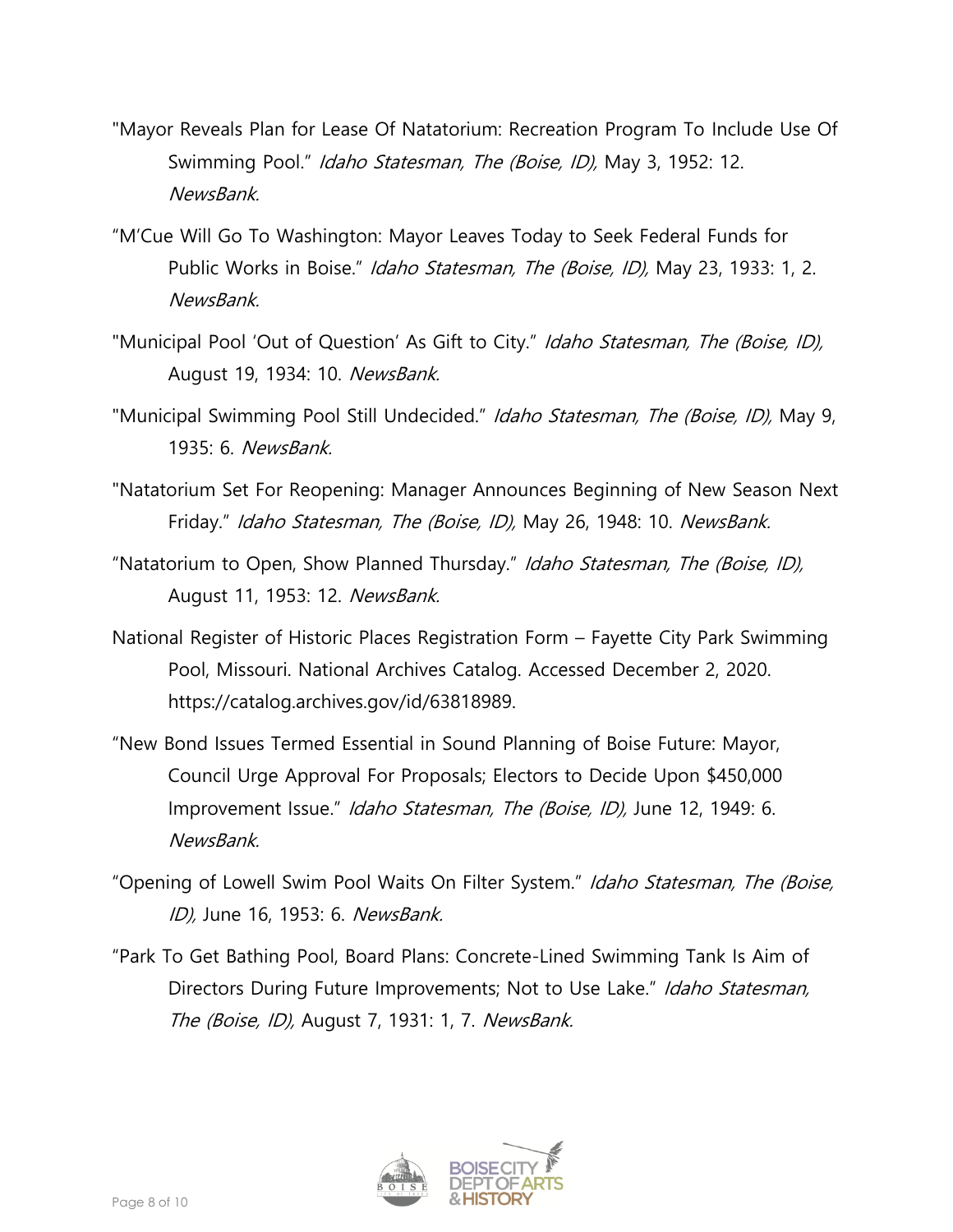- "Petitions Seek Special Ballot For Swim Pool: Jaycees Circulating Request for \$75,000 Election; Plans Cited." *Idaho Statesman, The (Boise, ID)*, May 30, 1947: 5. NewsBank.
- "Pool Bond Tally Lists One Error." Idaho Statesman, The (Boise, ID), July 19, 1952: 14. **NewsBank**
- "Pool Designer Seeks Advice From Council: Mayor Rejects Names Suggests Numbering Of City's Three Pools." Idaho Statesman, The (Boise, ID), September 16, 1952: 2. NewsBank.
- "Preliminary Plans For Boise Swim Pool Drive Mapped." Idaho Statesman, The (Boise, ID), June 19, 1952: 7. NewsBank.
- "Public Approves Municipal Pool: Proposal to Take Over Natatorium Plunge Under Further Consideration." Idaho Statesman, The (Boise, ID), August 4, 1934: 5. NewsBank.
- "Registrars for Boise Bond Issue Election Are Reported." Idaho Statesman, The (Boise, ID), July 12, 1952: 12. NewsBank.
- Sandeen, Rod. "Lack of Well Leaves New Boise Pool Dry." Idaho Statesman, The (Boise, ID), June 11, 1974: 1. NewsBank.
- "Scouts Manage City Half Day: Boy Councilmen 'Pass' New Ordinance Calling for Swimming Pool." Idaho Statesman, The (Boise, ID), February 21, 1932: 5. NewsBank.
- "Service Clubs Push Swim Pool Program: Steering Committee To Seek \$200,000 Project Bond Issue." Idaho Statesman, The (Boise, ID), May 1, 1952: 13. NewsBank.
- Simnitt, Emily. "Swimmin' time is here again for Boise." Idaho Statesman, The (Boise, ID), May 30, 2003: Local 01. NewsBank.
- Simnitt, Emily. "Woman gave so kids could swim." Idaho Statesman, The (Boise, ID), March 30, 2001: Local 01. NewsBank.